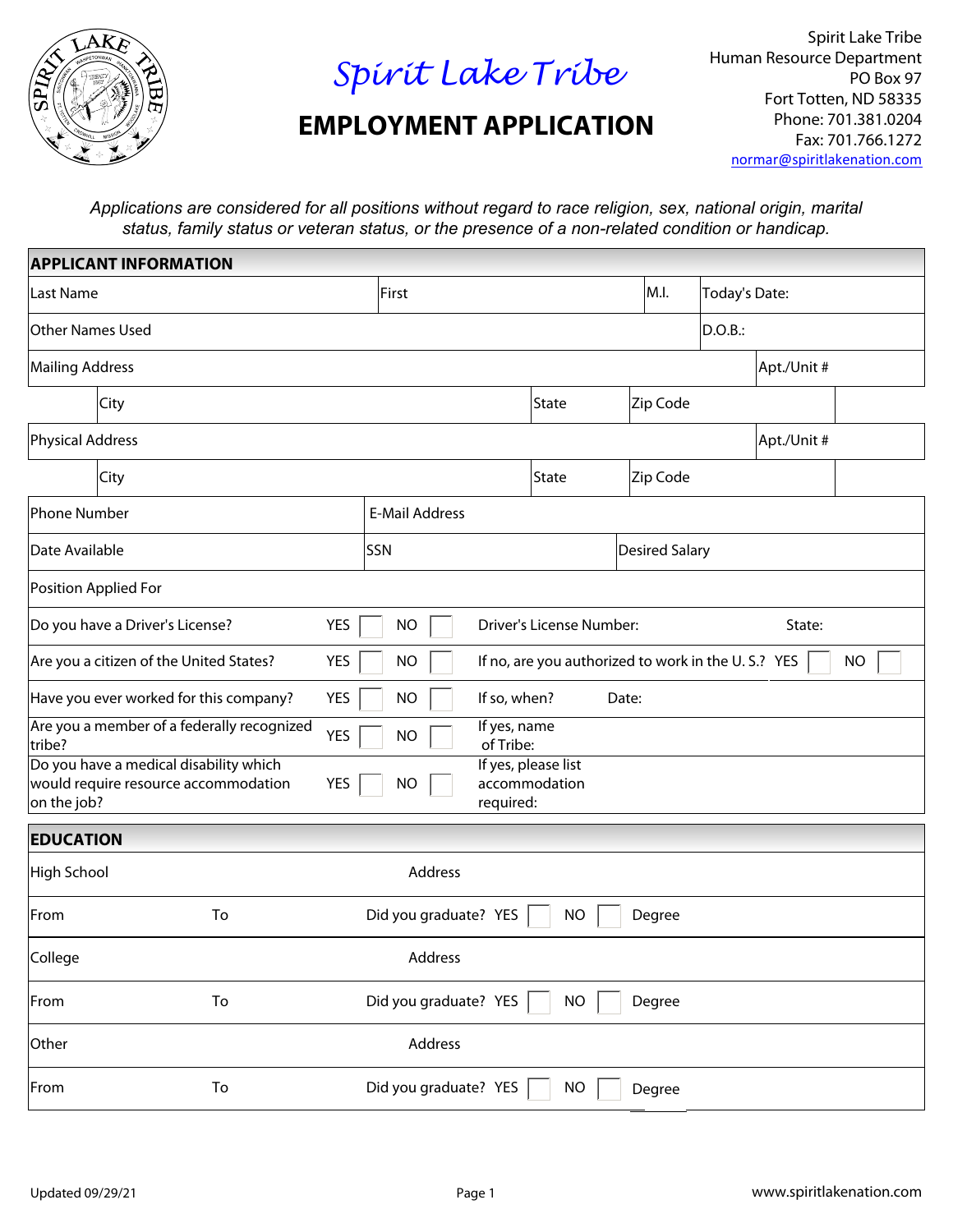| <b>MILITARY SERVICE</b>                                |                   |                        |                     |                      |
|--------------------------------------------------------|-------------------|------------------------|---------------------|----------------------|
| Branch                                                 |                   |                        | From                | To                   |
| Rank at discharge                                      | Type of discharge |                        |                     |                      |
| If other than honorable, explain                       |                   |                        |                     |                      |
| <b>REFERENCES</b>                                      |                   |                        |                     |                      |
| Full Name                                              |                   |                        | Relationship        |                      |
| Company                                                |                   |                        | Phone Number        |                      |
| Address                                                |                   |                        |                     |                      |
| Full Name                                              |                   |                        | Relationship        |                      |
| Company                                                |                   |                        | <b>Phone Number</b> |                      |
| Address                                                |                   |                        |                     |                      |
| Full Name                                              |                   |                        | Relationship        |                      |
| Company                                                |                   |                        | Phone Number        |                      |
| Address                                                |                   |                        |                     |                      |
| <b>PREVIOUS EMPLOYMENT</b>                             |                   |                        |                     |                      |
| Company                                                |                   |                        | Phone Number        |                      |
| Address                                                |                   |                        | Supervisor          |                      |
| Job Title                                              |                   | <b>Starting Salary</b> |                     | <b>Ending Salary</b> |
| Responsibilities                                       |                   |                        |                     |                      |
| From                                                   | To                | Reason for leaving     |                     |                      |
| May we contact your previous employer for a reference? |                   | YES<br><b>NO</b>       |                     |                      |
| Company                                                |                   |                        | Phone Number        |                      |
| Address                                                |                   |                        | Supervisor          |                      |
| Job Title                                              |                   | <b>Starting Salary</b> |                     | <b>Ending Salary</b> |
| Responsibilities                                       |                   |                        |                     |                      |
| From                                                   | To                | Reason for leaving     |                     |                      |
| May we contact your previous employer for a reference? |                   | YES<br><b>NO</b>       |                     |                      |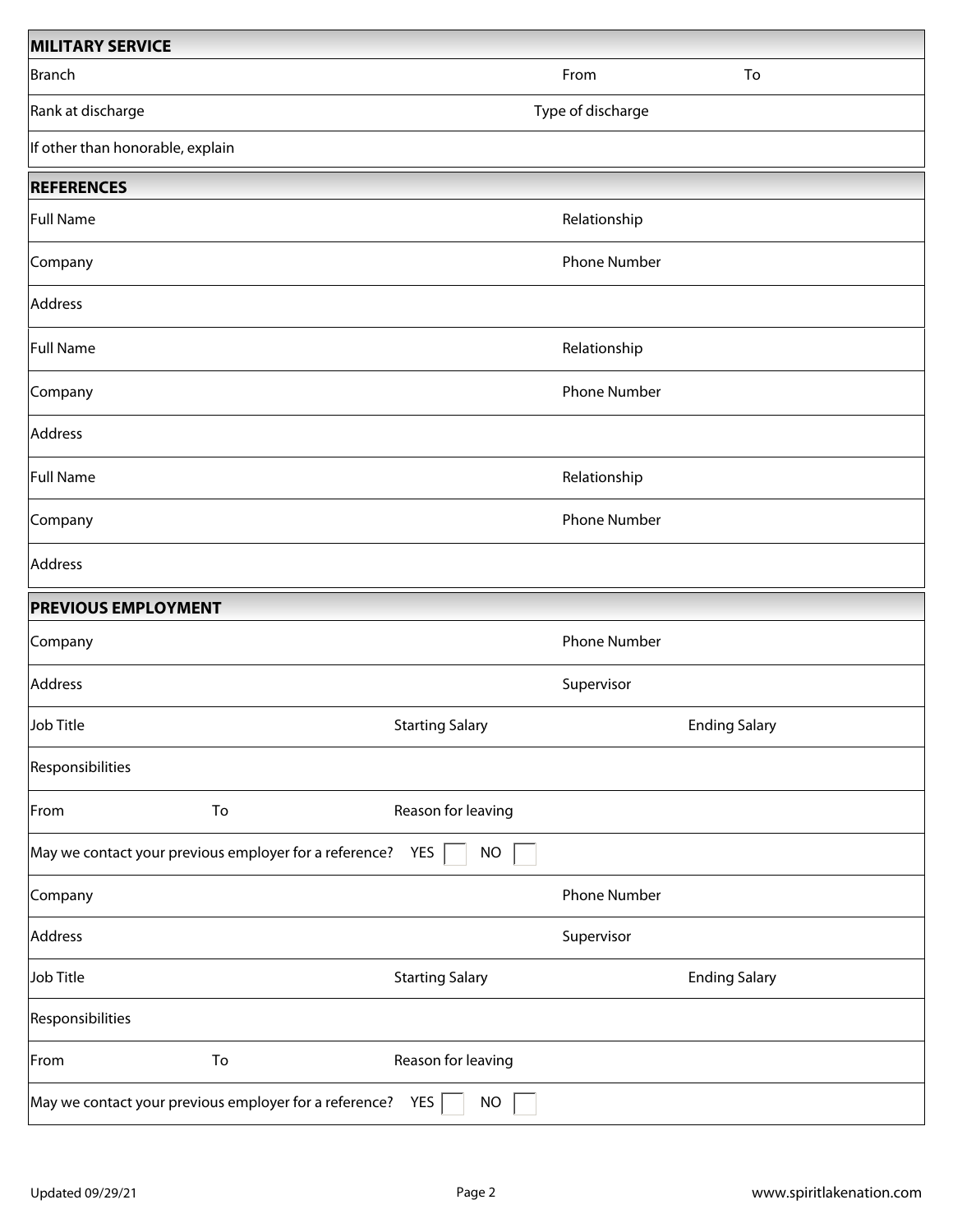| <b>Background Information</b>                                                                                                                                                                                                                                                                                                                                                                                                                                             |            |           |
|---------------------------------------------------------------------------------------------------------------------------------------------------------------------------------------------------------------------------------------------------------------------------------------------------------------------------------------------------------------------------------------------------------------------------------------------------------------------------|------------|-----------|
| 1. Have you ever been fired from any job for any reason?<br>If YES, use item 5 to provide the date, an explanation of the problem, reason for leaving, and the<br>employers name and address                                                                                                                                                                                                                                                                              | <b>YES</b> | <b>NO</b> |
| 2. Have you ever quit a job after being told that you would be fired, or did you leave a job by mutual agreement<br>because of specific problems?<br>If YES, use item 5 to provide the date, an explanation of the problem, reason for leaving, and the<br>employers name and address                                                                                                                                                                                     | YES        | NO        |
| 3. Have you ever been arrested for, charged with, or convicted of, been imprisoned, been on probation, or been<br>on parole for any offense(s)? Including all offenses where you have been found guilty, pled guilty or nolo<br>contendere (no contest). Leave out traffic fines of less than \$150.00.<br>If YES, use item 5 to provide the date, explanation of violation, place of occurrence, and the name and<br>address of the police department or court involved. | <b>YES</b> | NO        |
| 4. Are you under charges for any violation of law?<br>If YES, use item 5 to provide the date, explanation of violation, place of occurrence, and the name and<br>address of the police department or court involved.                                                                                                                                                                                                                                                      | YES        | NO        |
| 5. Use this space to provide explanations to any questions you may have answered, "YES" on this questionnaire.                                                                                                                                                                                                                                                                                                                                                            |            |           |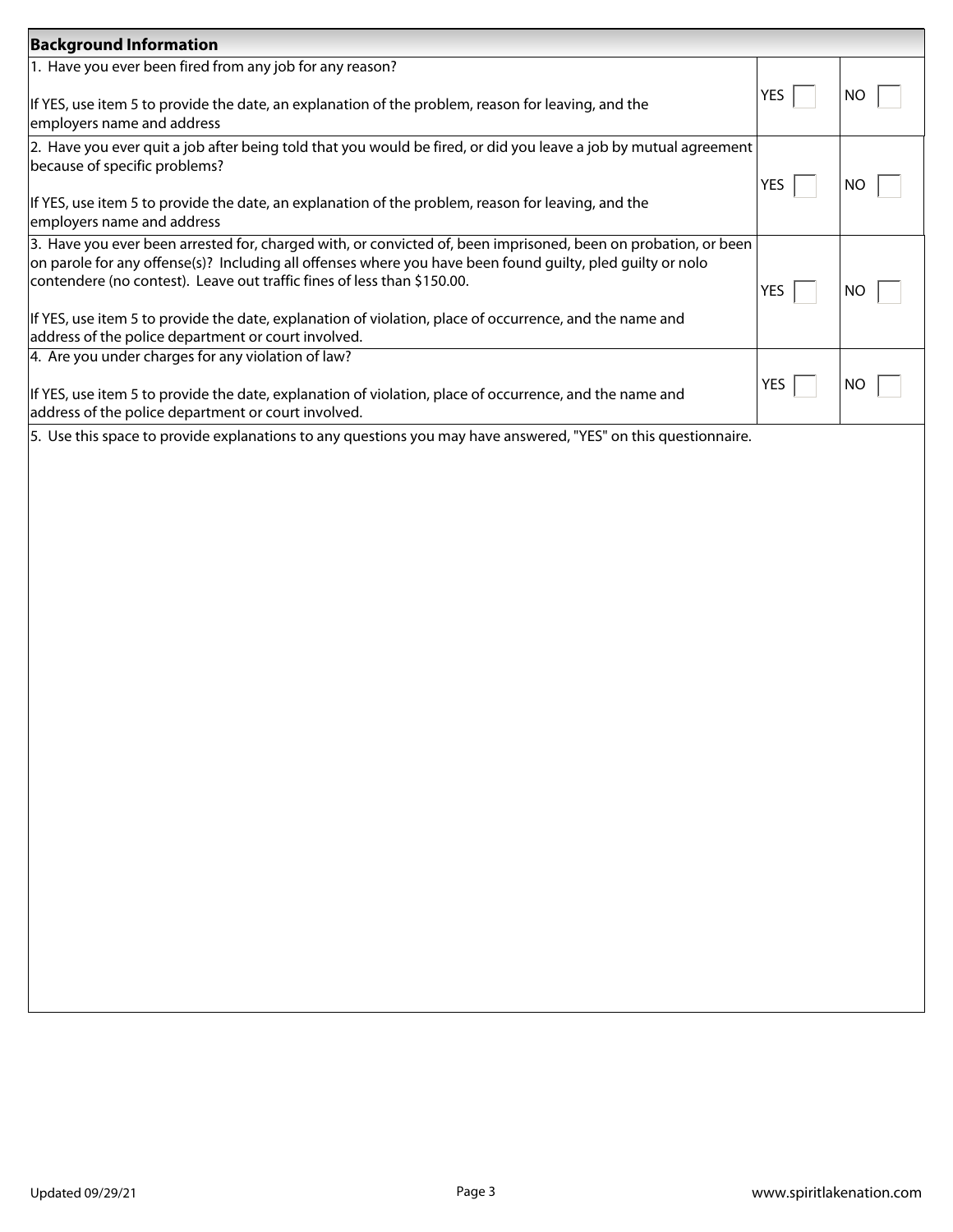| <b>Review of Application</b> |                                                                                                                                                                                                                                                                                                                                                         |
|------------------------------|---------------------------------------------------------------------------------------------------------------------------------------------------------------------------------------------------------------------------------------------------------------------------------------------------------------------------------------------------------|
|                              | Please review the following checklist before signing your application. Check all that may apply. Failure to submit a complete<br>application will result in a determination that your application is incomplete and it will not be considered. Take a moment to review your<br>application and make sure you have attached all pertinent documents.     |
|                              | Have you answered all the questions and filled in all the information requested in the application that<br>you are submitting (i.e., all months and years filled out for years in current and previous positions)?                                                                                                                                      |
|                              | Is a copy of your high school diploma or GED attached to the application if the job announcement<br>is asking for these documents?                                                                                                                                                                                                                      |
|                              | Is a copy of your official/final college transcripts for positions that have positive education requirements<br>or if you are substituting education for any of the experience requirements of the application attached to<br>to your application? (i.e., if you are certified or have training, please attach those documents to your<br>application.) |
|                              | If claiming Veteran's Preference, have you attached a copy of your DD-214 to your application?                                                                                                                                                                                                                                                          |
|                              | If claiming Native American preference, have you attached your Tribal Enrollment?                                                                                                                                                                                                                                                                       |
|                              | If driving is required, have you included a copy of your driver's license/CDL?                                                                                                                                                                                                                                                                          |
|                              | Have you reviewed the vacancy announcement for special requirements or documents that must<br>accompany your application at the time of submission?                                                                                                                                                                                                     |
|                              | Resume attached with references?                                                                                                                                                                                                                                                                                                                        |
|                              | 3 written reference letters (within the last 12 months)?                                                                                                                                                                                                                                                                                                |
|                              |                                                                                                                                                                                                                                                                                                                                                         |

## **Application Certification**

I hereby authorize the Spirit Lake Tribe to investigate my background, references, employment record and other matters related to my suitability for employment. This may include a criminal background check and a check on my driving record. I also authorize my former employers or any third party to disclose the the Spirit Lake Tribe all reports and other information related to my suitability for employment, personal or otherwise, without giving me prior notice of such disclosure. Furthermore, by signing below I acknowledge that this application is complete to the best of my knowledge, and I have attached all documents and information pertinent to the position. In the event of employment, I understand that any false or misleading information given in my application or interview  $|$ may result in immediate termination from my position. This application is not a contract of employment with the Spirit Lake Tribe.

| Signature (sign in black ink) | Date Signed |  |
|-------------------------------|-------------|--|
|                               |             |  |
|                               |             |  |
|                               |             |  |

Date Received